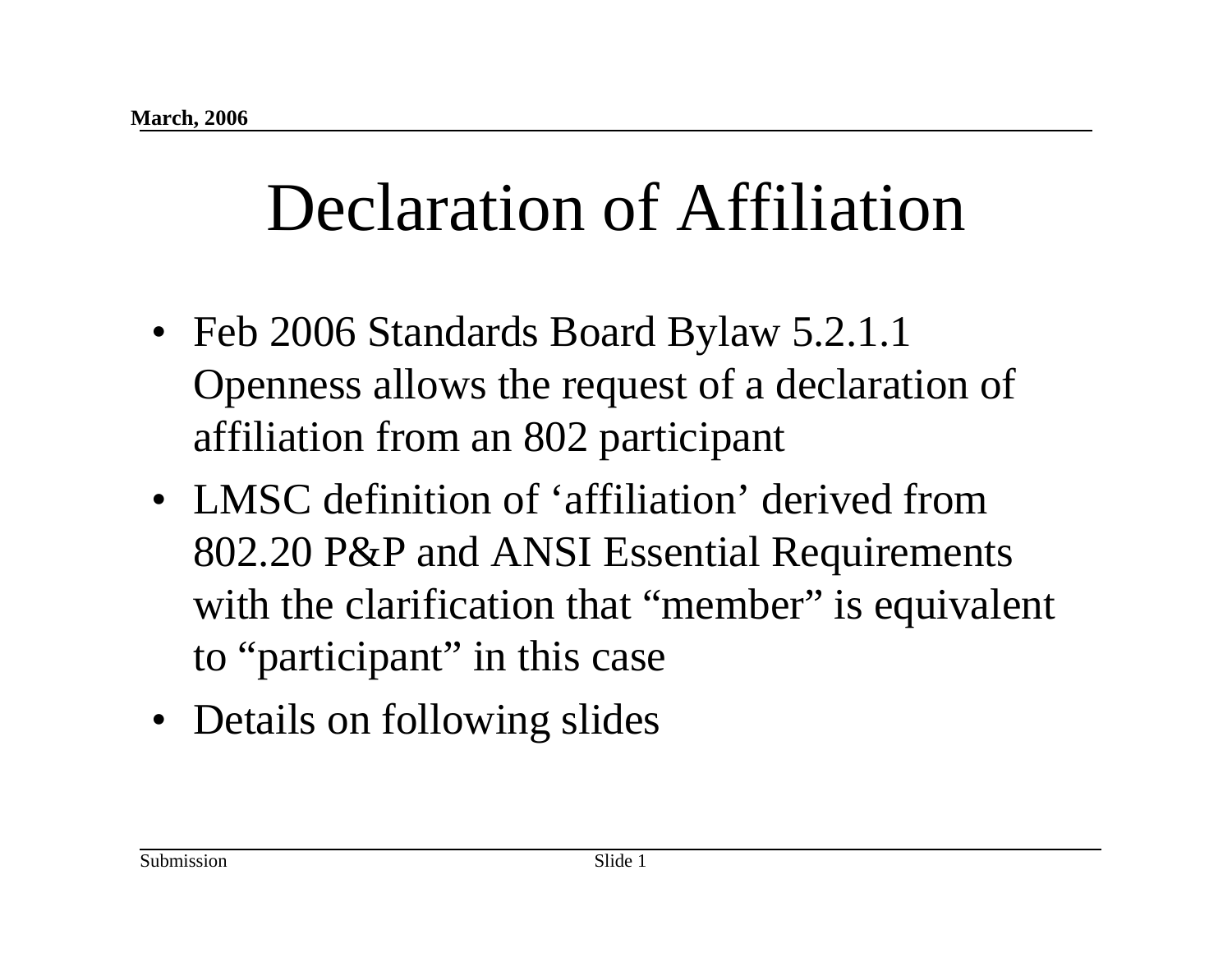## Extract From IEEE SA SB Bylaws

• From Standards Board Bylaws dated Feb 2006

#### 5.2.1.1 Openness

Openness is defined as the quality of being not restricted to a particular type or category of participants. All meetings involving standards development and all IEEE Sponsor ballots shall be open to all interested parties. Each individual participant in IEEE Standards activities shall disclose his or her affiliations when requested. A person who knows, or reasonably should know, that a participant's disclosure is materially incomplete or incorrect should report that fact to the Secretary of the IEEE-SA Standards Board and the appropriate Sponsor(s).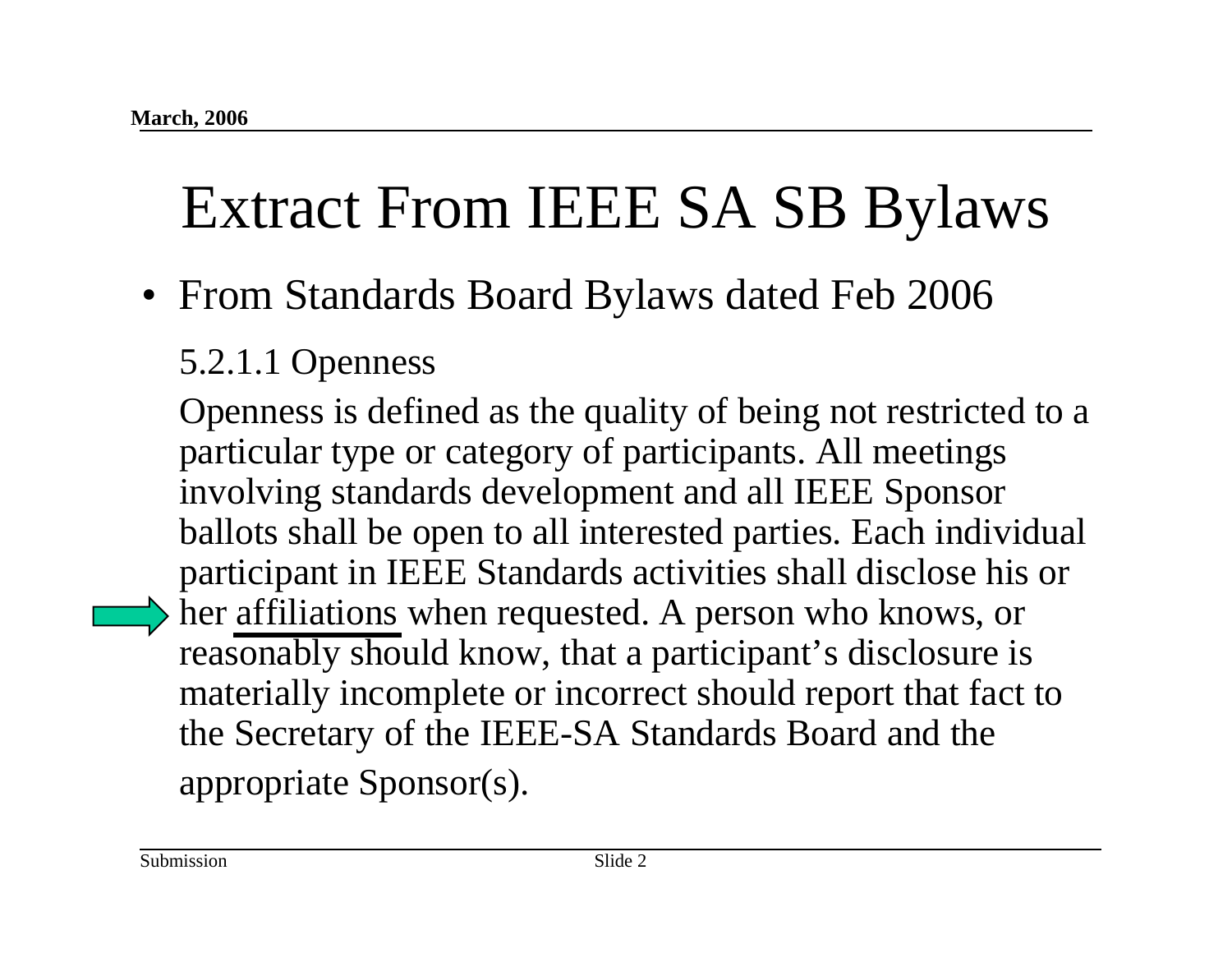# ANSI Essential Requirements

#### **2.1 Openness**

Timely and adequate notice of any action to create, revise, reaffirm, or withdraw a standard, and the establishment of a new consensus body shall be provided to all known directly and materially affected interests. Notice should include a clear and meaningful description of the purpose of the proposed activity and shall identify a readily available source for further information. In addition, the name, affiliation [1] and interest category of each member of the consensus body shall be made available to interested parties upon request.

[1] "Affiliation" refers to the entity that the consensus body member represents (which may or may not be that person's employer). If the consensus body member is serving in an individual capacity, then the name of the individual, that person's employer, sponsor and interest category should be available. Contact information is not required.